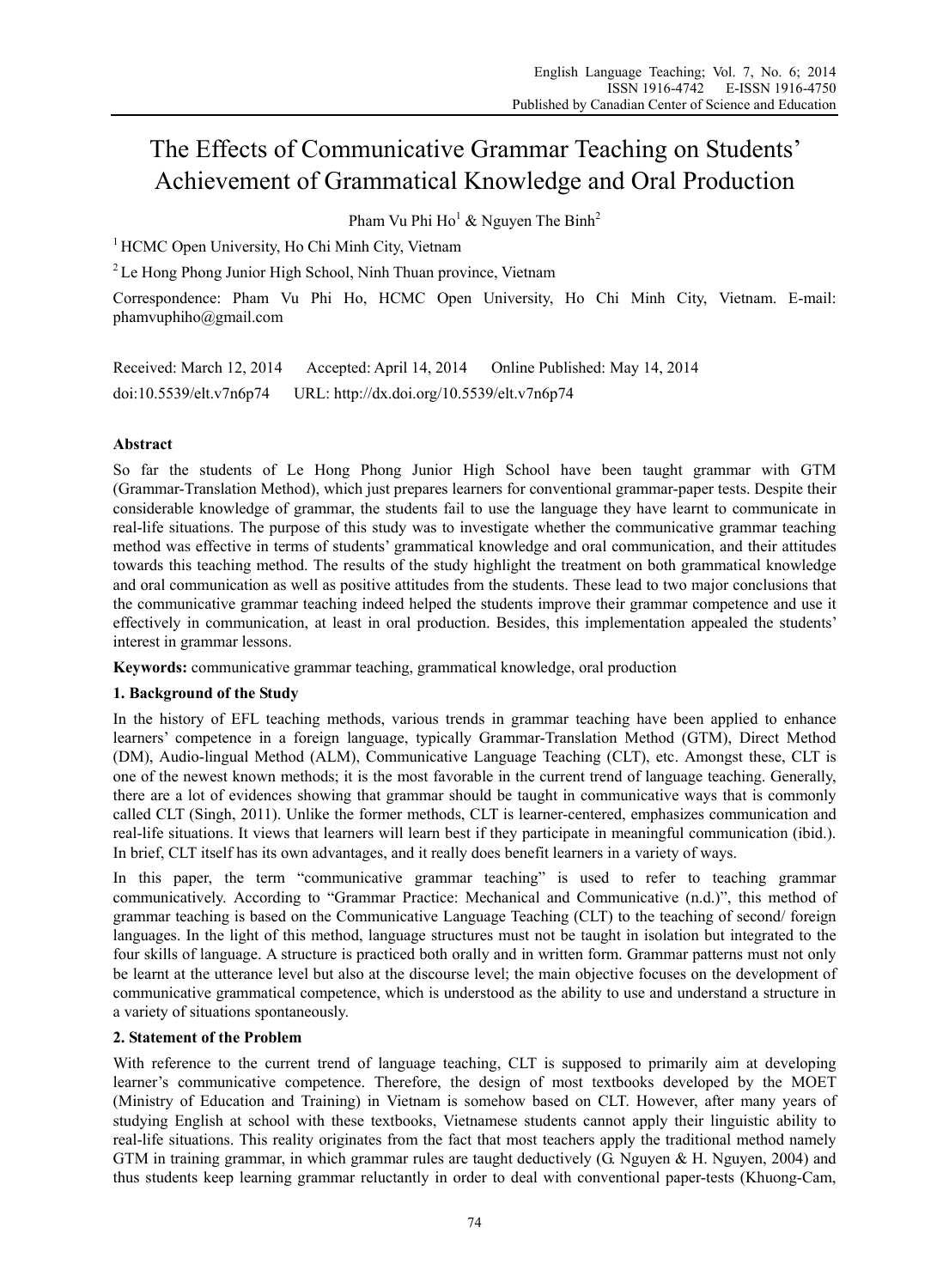2010). There are several possible explanations for this preference. First, teachers always feel more comfortable and confident when using GTM to teach grammar since this method of teaching is quite familiar to them (G. Nguyen & H. Nguyen, 2004). Second, the school facilities cannot meet the demand of CLT application. Particularly, large-size classes are not ideal environment for a communicative lesson; and schools are deprived of equipment (e.g. audiovisual teaching aids) (ibid.). Last but not least, according to Khuong-Cam, this problem of English grammar teaching derives from such constraints as grammar-based examinations and textbook-based syllabi rather than those mentioned by G. Nguyen and H. Nguyen.

Relating this common reality to Le Hong Phong Junior High School, in Ninh Thuan province, Vietnam, the grammar teaching application has been in the same way. This truth is proved by the researcher's seventeen-year experience in teaching English at this school, through his hundreds of class observations and daily personal communications with practitioners and students (personal communication, 2012). To teachers, they all feel confident and comfortable in their current teaching, and thus totally satisfied with the way they have been applying to teach English grammar regardless of knowing that their students cannot use the language for communication. Sadly, most of them are quite vague about the CLT implementation (personal communication, 2012). Even a few scarce teachers who have an understanding of CLT express their negative view on it. They assert that applying CLT in grammar teaching faces a lot of difficulties due to certain constraints of school facilities; besides, it requires much endeavor from the teacher; they hence do not often implement it. For students, when being asked about the reality of grammar instruction they have been experienced, most of them state that what they learn from grammar classes is a series of grammatical structure provision followed by mechanical practice in the form of isolated sentences, which only serves conventional grammar-paper tests (personal communication, 2012). Consequently, though they have considerable knowledge of grammar, they cannot use English to communicate, even in simple situations like personal introduction.

Stimulated by the basis of the mentioned reality, a decision to conduct a study to help students get improved in English grammatical knowledge and communicative performance at least in the form of oral production is made. That is to say, the current study is conducted with two primary aims: (1) to investigate the effects of communicative grammar teaching on students' achievement of grammatical knowledge and oral production, and (2) to ascertain students' attitudes towards communicative grammar lessons. To obtain the above purposes, the study addresses the following research questions:

1) Does communicative grammar teaching affect students' achievement of grammatical knowledge and oral production?

2) What are the students' attitudes towards the communicative grammar teaching method?

# **3. Methodology**

# *3.1 Participants*

For this study, the two classes of  $7^9$  and  $7^{10}$  were selected to take part in the experiment as the control and the experimental group. This choice was based on the students' equivalence in English capability and certainly had to be under the school administrators' permission. Till the time right before the experiment, the two groups were somehow equivalent in several aspects: learning environment, learning conditions, learning chances, and learning aptitude. They were all at the age of twelve and had compulsorily learnt English for four years at school. They were supposed to be equal in English proficiency of elementary level. For more details of this aspect, a summary of participants' characteristics is displayed in Table 1.

| Group        | N  | Gender |          |          | Final scores on English subject at the end of grade 6 |             |             |            |  |  |
|--------------|----|--------|----------|----------|-------------------------------------------------------|-------------|-------------|------------|--|--|
|              |    | Male   | Female   | < 3.5    | $3.5 - 4.9$                                           | $5.0 - 6.4$ | $6.5 - 7.9$ | $8.0 - 10$ |  |  |
| Control      | 37 | 21     | 16       | 3        |                                                       |             | 12          |            |  |  |
|              |    | 56.8%  | $43.2\%$ | $8.1\%$  | 13.5%                                                 | 32.5%       | 32.5%       | $13.5\%$   |  |  |
|              |    | 19     | 18       | 4        | 4                                                     | 10          | 13          | h          |  |  |
| Experimental | 37 | 51.4%  | 48.6%    | $10.8\%$ | $10.8\%$                                              | 27.0%       | $35.2\%$    | $16.2\%$   |  |  |

Table 1. Summary of participants' characteristics at the beginning of the treatment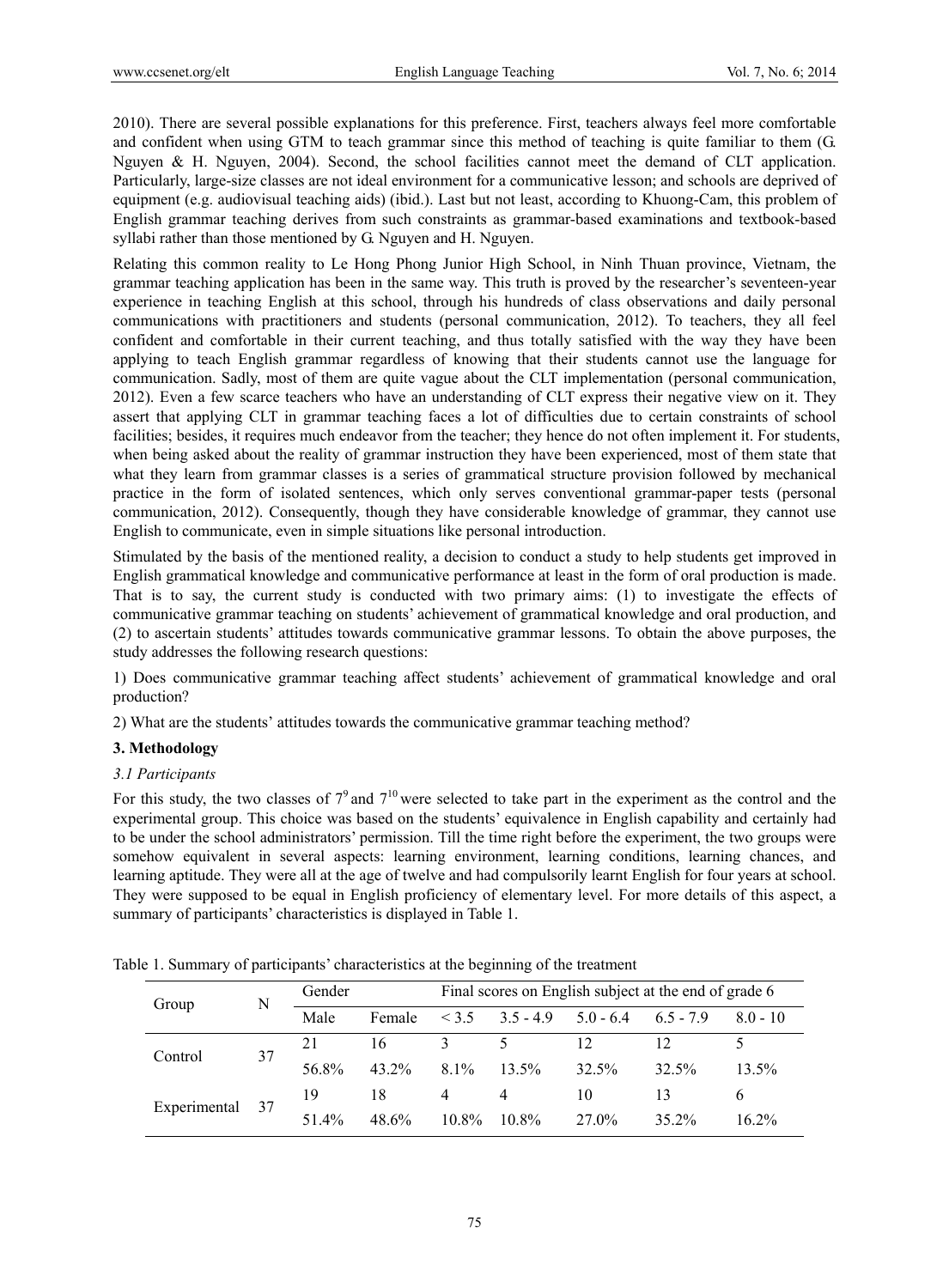As can be seen in Table 3.1, both groups had the same total number of students: thirty-seven. The numbers of females between the two groups were not far different: sixteen in the control group and eighteen in the experimental group. The table indicates that there was no considerable disparity in English capability between the two groups. Assuming that the final scores on the English subject of grade 6 were valid, they might be seen as reference for establishing equivalence in English proficiency between the two groups at the beginning of the treatment. Accordingly, in this study, a pre-test would be in need to examine this equivalence.

# *3.2 Design of the Study*

This research was designed to examine whether an intervention of CLT application in grammar teaching towards junior high school students' achievement of grammatical knowledge and oral production would be effective as well as their positive attitudes in relation to the grammar teaching method. For this purpose, the study followed a quasi-experimental study design in the form of pre-and post-tests with a control group. The design of the study is succinctly displayed in Figure 1.



Figure 1. Design of the study

*Note.* A=experimental group, B=control group,  $O_1$ =pre-test,  $O_2$ =post-test, X=treatment

## *3.3 Procedure*

The study lasted almost four months from the middle of August 2012 to the middle of December 2012, including the administrations of pre- and post-tests. The six major grammar points embraced in the curriculum of "Tiếng Anh 7" were in turn taken into the treatment as the normal curriculum. The full description of study procedure was chronologically illustrated as the three phases of pre-training, while- and post-training, and training process.

# 3.3.1 Pre-Training Phase

Before the treatment, all preparations were carefully made. First of all, six appropriate grammatical points embraced in the school syllabus were chosen to teach namely (1) comparatives of adjectives, (2) future simple tense, (3) exclamations, (4) superlatives of adjectives, (5) present progressive tense, and (6) adverbs of frequency. Then, in order to prepare for lesson planning, some popular course-books that were currently used as official language manuals in many language centers were taken into account so that various topics and communicative tasks were then adapted. Next, the six grammar lessons were planned in two different methods of GTM and CLT for two-group training practices afterwards. All the six grammar-lesson plans (both in GTM and CLT) were conventionally designed in the same model of P - P - P (presentation, practice, and production). However, the lesson plans for the treatment group were quite communication-oriented; tasks, techniques, and classroom activities were communicatively exploited in all three phases. Finally, the student questionnaire for the experimental group was concurrently designed. Also, the pre- and the post-tests were developed beforehand. Surely, all these study instruments were taken into tight pilot within a pilot group of ten students. Thanks to the pilot, the instruments were refined for appropriateness, their administrations and scoring were also well practiced prior to the current study.

# 3.3.2 While- and Post-Training Phase

In week 3 of the school-year (i.e. one week right before the training phase), the two pre-tests (i.e. a written test and an oral test) were officially administered to all participants of the two groups, which aimed at confirming the equivalence in English capacity of the two groups as well as providing data for the investigation on statistically significant differences afterwards. From week 4 to week 13, all the six treatments were respectively conducted on six separate days in accordance with the prescribed curriculum. Three days after the last treatment, the questionnaire was distributed to the treatment group to explore students' perceptions towards the treatment. It was completed on the spot within fifteen minutes and then returned to the researcher. Two weeks after the questionnaire distribution, both groups were assigned two post-tests (i.e. a written test and an oral test), which measured students' grammatical knowledge and orally communicative performance.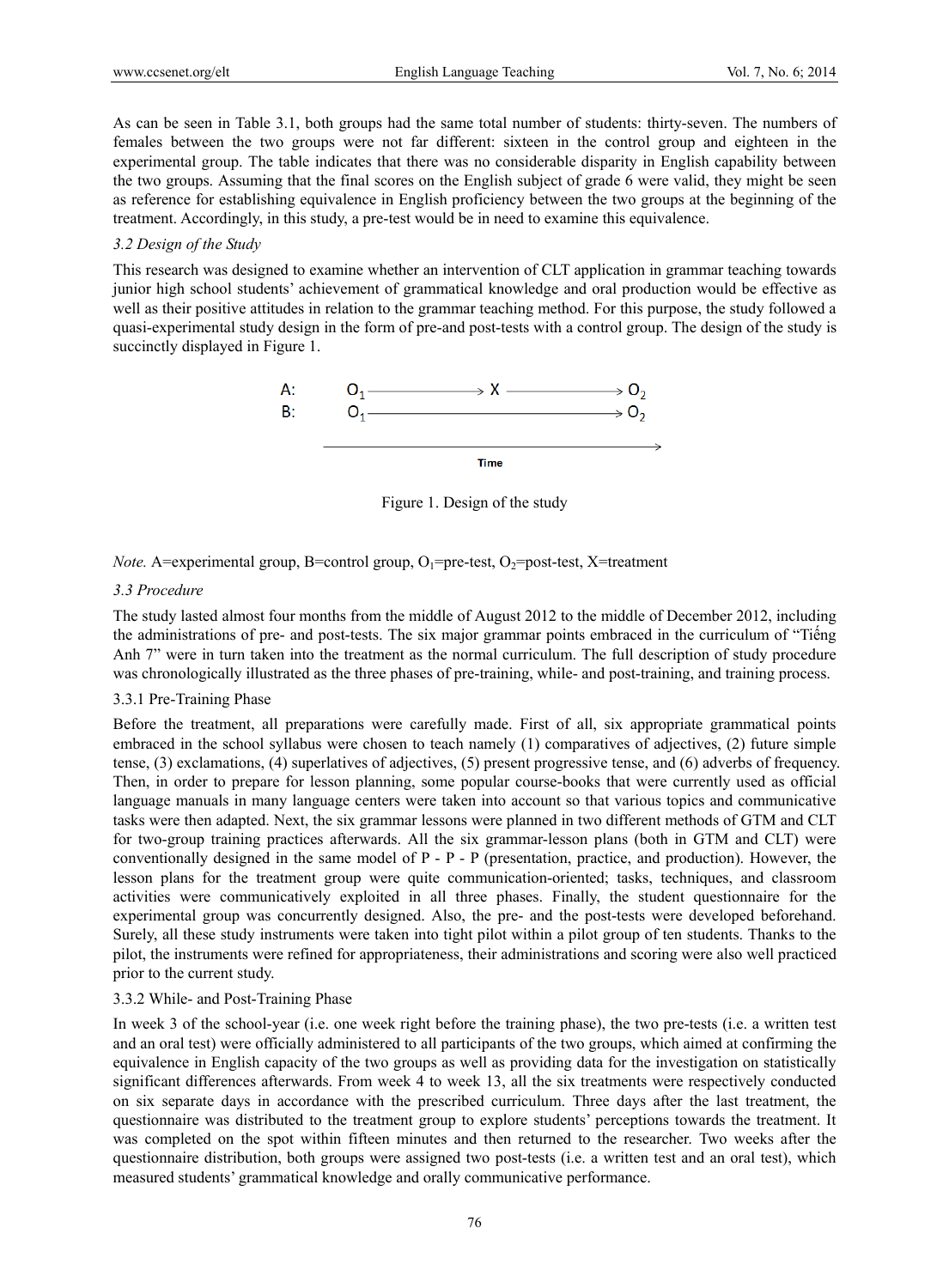# 3.3.3 Training Process

The training procedure summarized as in Figure 2 took place within ten weeks from the beginning of week 4 to the end of week 13. The three stages of presentation, practice, and production of each treatment were demonstrated in details as follows.

In the stage of *presentation*, the grammar points were inductively introduced to students through one of such contexts as a short reading text, a brief dialogue in which the target structure was embedded. Following the text was often one of such follow-up tasks as true/false, question-answer, or matching. Students were asked to deal with the text tasks individually or in pairs. Then, some prompting questions were posed by the teacher so as to get students involved in the target structures embedded in the text. Students were often asked to work in pairs to discuss the guiding questions and then derive the grammar rules with the teacher's facilitation. Once the students had shaped the new grammar rules, the teacher summed them up. He might also give some brief explanations if necessary. Before moving to the next stage of practice, the teacher checked students' understanding by using one of the useful tools like visual aids, objects, or conceptual questions.

In the *practice* stage, the students were usually asked to work in pairs, groups or individually to do both mechanical and meaningful practice. For mechanical practice, both kinds of oral and written practice were exploited with the aim of developing accuracy. Students had to do one or two oral practices such as repetitions and substitutions, and one written exercise of gap-fill or sentence building-up. With meaningful practice, they had to use the target structures to fulfill one or two of such fluency-based tasks as information gaps, role-plays, discussions, and often one parallel writing exercise. Definitely, apart from the form focus, this sub-phase was at the earlier concentration on the meaning and use of the grammar points. During this stage, the teacher took the role of a guide, a consultant, and a facilitator who assisted students with their communicative tasks. The teacher's feedback and error correction was given immediately in the hope to help students get accuracy.

In the *production* stage, the students were asked to produce the structures through some real-life situations, especially their own real life. In this stage, working in pairs or groups was often intensified; besides, the interaction between individuals and the whole class was effectively exploited. This fluency-oriented phase offered students wider opportunities to keep on participating in one or two of such communicative activities as role-plays, discussions, surveys, collaborative writing, etc. Dealing with these tasks, students were totally free to manipulate the target language communicating with their peers; thus, there was no sense in interrupting their working for any error correction then. The teacher was hence a facilitator, an organizer, or even a co-communicator to stimulate participation among students; all for the sake of boosting the students' communicating in the target language.



Figure 2. Conceptual framework for CLT application in grammar teaching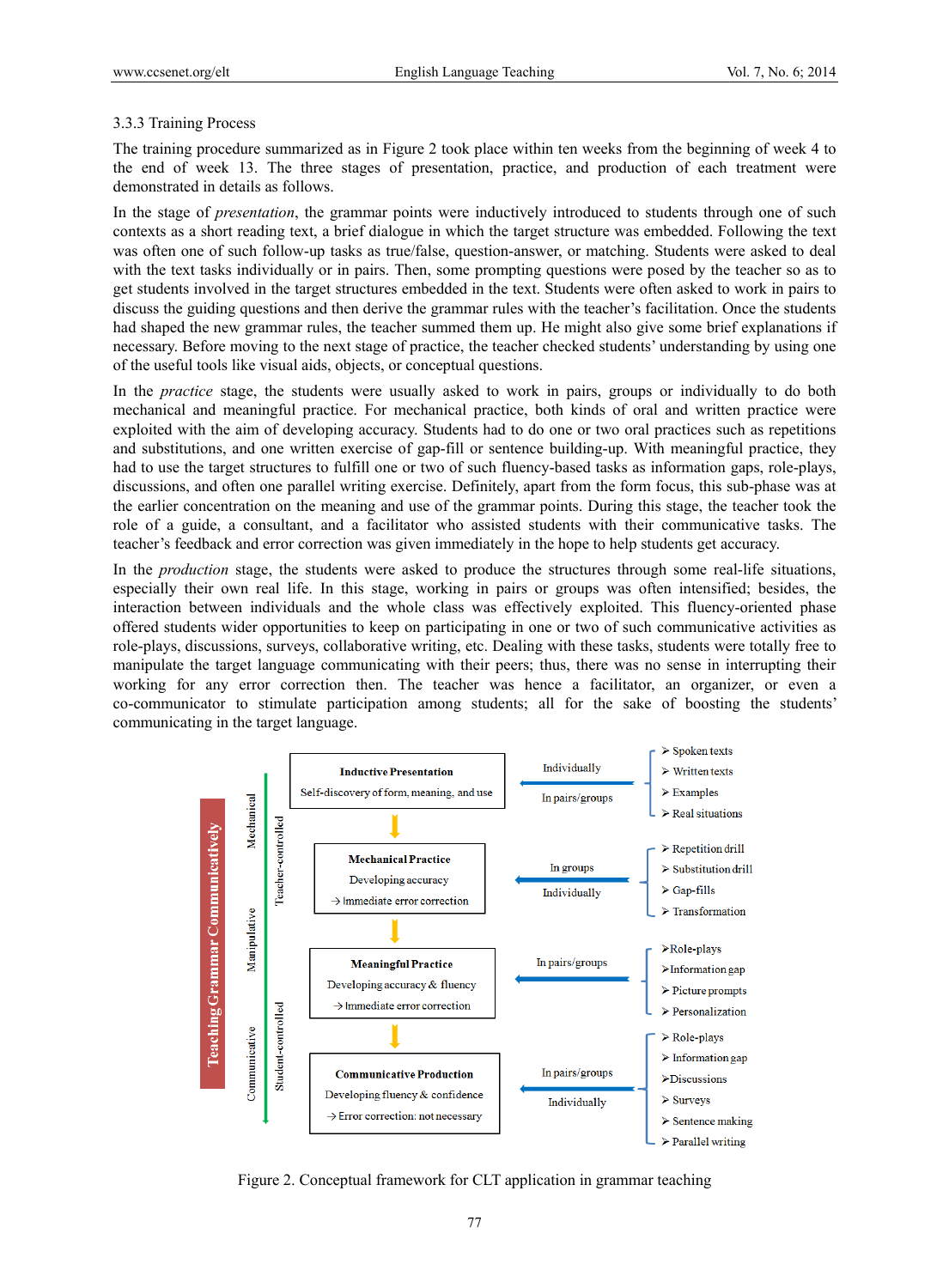## *3.4 Data Collection*

#### 3.4.1 Student Questionnaire

With reference to the current study, the questionnaire was designed including entirely close-ended questions that aimed to get specific aspects of the issue. All the close-ended questions of the questionnaire followed the five-point Likert's scale from 1 (strongly disagree) to 5 (strongly agree). As normal, the questionnaire consisted of two separate sections. The first section focused on seeking personal information about the respondents joining the treatment. Such information as ages, genders, length of English learning, and the final scores on English subject in the previous school-year were implied in this section. The second section—the main substance aimed at collecting data on the students' attitudes towards grammar lessons instructed with CLT. This section was developed with twenty-three items and four sub-items revolving students' evaluation of three main themes: lesson content (Questions 1-5), task design (Questions 6-10), and instruction effects on their learning interest (Questions 11-23). Dealing with the questionnaire, the participants were asked to complete it on the spot within fifteen minutes. Thirty-seven questionnaire papers (Vietnamese version) were administered to the participants three days after they had finished the last treatment. All efforts were made to translate it into the target language afterwards with the help of two experts in the field.

#### 3.4.2 Pre- and Post-Tests

#### 3.4.2.1 Grammar-Paper Tests

The grammar-paper tests were developed to collect data on the students' competence of the six instructed grammar points (i.e. future simple tense, exclamations, present progressive tense, comparative and superlative forms of adjectives, and adverbs of frequency). Both the pre- and the post-test were designed in the same matrix and with the same language content; however, the items embedded in the two tests were certainly quite different. Included in each test were twenty-five items which were apportioned in accordance with their prescriptive density of training. Particularly, the six grammar points of adverbs of frequency, future simple tense, present progressive tense, comparatives, superlatives, and exclamations respectively made up 20.0%, 17.5%, 17.5%, 17.5%, 17.5%, and 10.0% of each test.

With the current grammar-paper tests, the elicitation techniques suggested by Heaton (1989) namely multiple-choice items, completion items, transformation items, broken-sentence items, and sentence building-up items were used. Tackling these test tasks, the test takers were required to complete three sections: (A) Choose the best options that complete the sentences by cycling the letter A, B, C, or D—comprised ten isolated items; (B) Fill in the blanks of the sentences with the correct forms of the words in brackets—embraced eight isolated items; (C) Do as suggested in the forms of transformation, sentence-broken, and sentence building-up items—included seven separate items.

Accordingly, the total number of items of each test was 25; and time allotted for each test was 25 minutes. Scoring these types of selected responses and limited production responses needed a single criterion for grammatical correctness (Bachman & Palmer, 1996); specifically, each correct answer of section A was marked 0.25, each correct answer of section B, or each complete sentence of section C was marked 0.5 point. However, for section C, a three-point scale was used to mark the students' performance: 0.5 point for a complete sentence, 0.25 point for one grammatical error excluding the target one, and zero for incorrect target grammar. With respect to the two inter-raters, one male and one female, both had got Bachelor of Science and were over ten-year experienced in English teaching. They, of course, had been clearly explained the purpose, the significance of the test data beforehand, and well trained in scoring tests. They were also given the key answers and the scoring instruction for paper marking.

#### 3.4.2.2 Oral Production Tests

For the present study, three suitable types of oral test were chosen: short talks, oral interviews, and picture descriptions. Basically, the pre- and the post-oral test were designed in the same format; except the photos for descriptions in the pre- and the post-test were different in terms of images but similar in terms of descriptions. Dealing with these task types, test takers were required to take part in dialogues and multi-interaction (Heaton, 1989). Particularly, the students were asked to: (1) with short talks, introduce the interlocutor their personal information; (2) for oral interviews, ask and respond to the partner's questions about habitual activities and future intentions; and (3) towards picture descriptions, report to the interlocutor ongoing activities and comparisons within the given photos.

Similar to the grammar-paper tests, the students' ability to use the instructed grammar points orally was assessed based on the scheme which was assigned in accordance with the prescriptive density of training of these target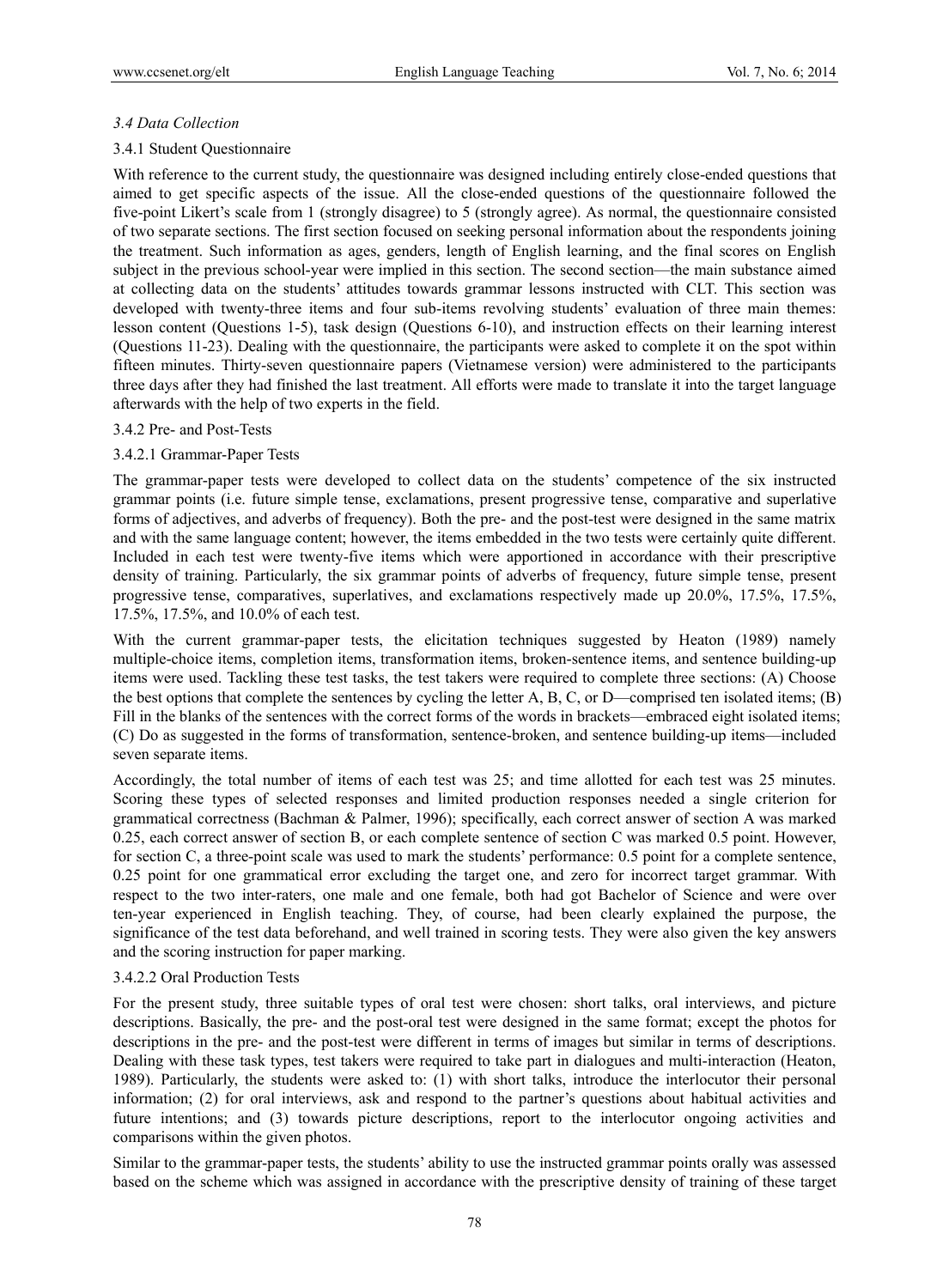grammar points. Particularly, the five grammar points of adverbs of frequency, future simple tense, present progressive tense, and comparatives and superlatives respectively made up 15.0%, 15.0%, 20.0%, and 30.0% of each test; and the personal introduction made up 20.0% of the test. Totally, each student had to speak at least thirteen sentences within the oral test. Time allotted for each pair was from 7 to 8 minutes. Regarding the oral tests, it took each group half a day to take part in one test. That means the oral tests were executed within four sessions totally.

Involved in the oral tests, two examiners were in need: the researcher took the role of an interlocutor; while his invited colleague who was just one of the paper-test raters took the responsibility of an assessor. Before the tests, all the test takers had been explained the format as well as the content of the oral tests; then they were called in pairs at a time; each pair was given from seven to eight-minute allotment. Students' performances were directly marked on the spot based on the developed rating rubric; simultaneously, they were recorded with an  $MP_3$ recorder for later remark. Naturally, before the implementation of the tests, the invited assessor had been carefully told about the purpose and the significance of the test data. She had also been clearly explained and guided how to mark students' performance based on the scoring rubrics.

#### **4. Findings and Discussion**

*4.1 Research Question 1: Does Communicative Grammar Teaching Affect the Students' Achievement of Grammatical Knowledge and Oral Production?* 

To respond this research question, the descriptive statistics data that stemmed from the pre- and the post-tests were calculated and analyzed. In this study, the two measurements of mean (M) and standard deviation (S.D.) were taken into analysis. The illustration of data analysis and finding discussion was laid out along the training process: before and after the treatment.

#### 4.1.1 Before the Treatment

The results of the pre-grammar paper test of the two groups, as shown in Table 4.1, indicated that though the experimental group got slightly higher scores than the control one  $(M = 5.64$  vs.  $M = 5.43)$ ; there was no statistically significant difference between the two mean scores (sig. (2-tailed)  $p = .451$ ). Also from the data in Table 2, the results of the pre-oral test of the two groups revealed that though the experimental group got slightly higher scores than the control one ( $M = 5.77$  vs.  $M = 5.68$ ), no statistically significant difference was found between the two mean scores (sig. (2-tailed)  $p = .591$ ). Thus, it was completely safe to confirm that the two groups were quite equivalent in both grammatical knowledge and oral performance before the treatment.

| Group   | N  | Grammar-paper test              |              |  |                  | Oral test |            |        |      |
|---------|----|---------------------------------|--------------|--|------------------|-----------|------------|--------|------|
|         |    |                                 | $M$ S.D. $t$ |  | $\boldsymbol{p}$ |           | $M$ S.D. t |        |      |
| Control | 37 |                                 | 5.43 1.24    |  |                  |           | 5.68 0.93  |        |      |
|         |    | Experimental $37$ $5.64$ $1.20$ |              |  | $-.76$ .451      |           | 5 77 1 00  | $-.54$ | .591 |

|  |  | Table 2. Summary of pre-test results |  |
|--|--|--------------------------------------|--|
|--|--|--------------------------------------|--|

#### 4.1.2 After the Treatment

#### 4.1.2.1 Grammar-Paper Tests

From the data in Table 3, we can see that, on average, the two groups achieved strongly higher scores in the post-test than in the pre-test. Particularly, for the control group, the mean score of the post-test was 7.15 compared with 5.43 of the pre-test; and with the experimental group, the mean score of the post-test was 7.38 compared with 5.64 of the pre-test. Certainly, the variance was significantly different at the *p-values* of .00 levels for both groups; the null hypothesis could thus be rejected. This shows that teaching grammar with either GTM or CLT was effective in improving students' grammatical knowledge. A possible explanation for the above finding might be that in both methods of GTM and CLT, the target of form focus was met; though the meaning and use were primarily aimed at in the CLT class, the emphasis on form was not ignored during the training stages. Especially, that such mechanical drills as repetition, substitution, transformation, and question-answer were well designed and successfully deployed within the phase of controlled practice led to automatic and natural reflection of students, and provided students with intensive practice (Maley, 2011). This thereby guaranteed the enhancement in students' grammatical knowledge within both groups. That is, both GTM and CLT were effective in improving students' achievement of grammatical knowledge.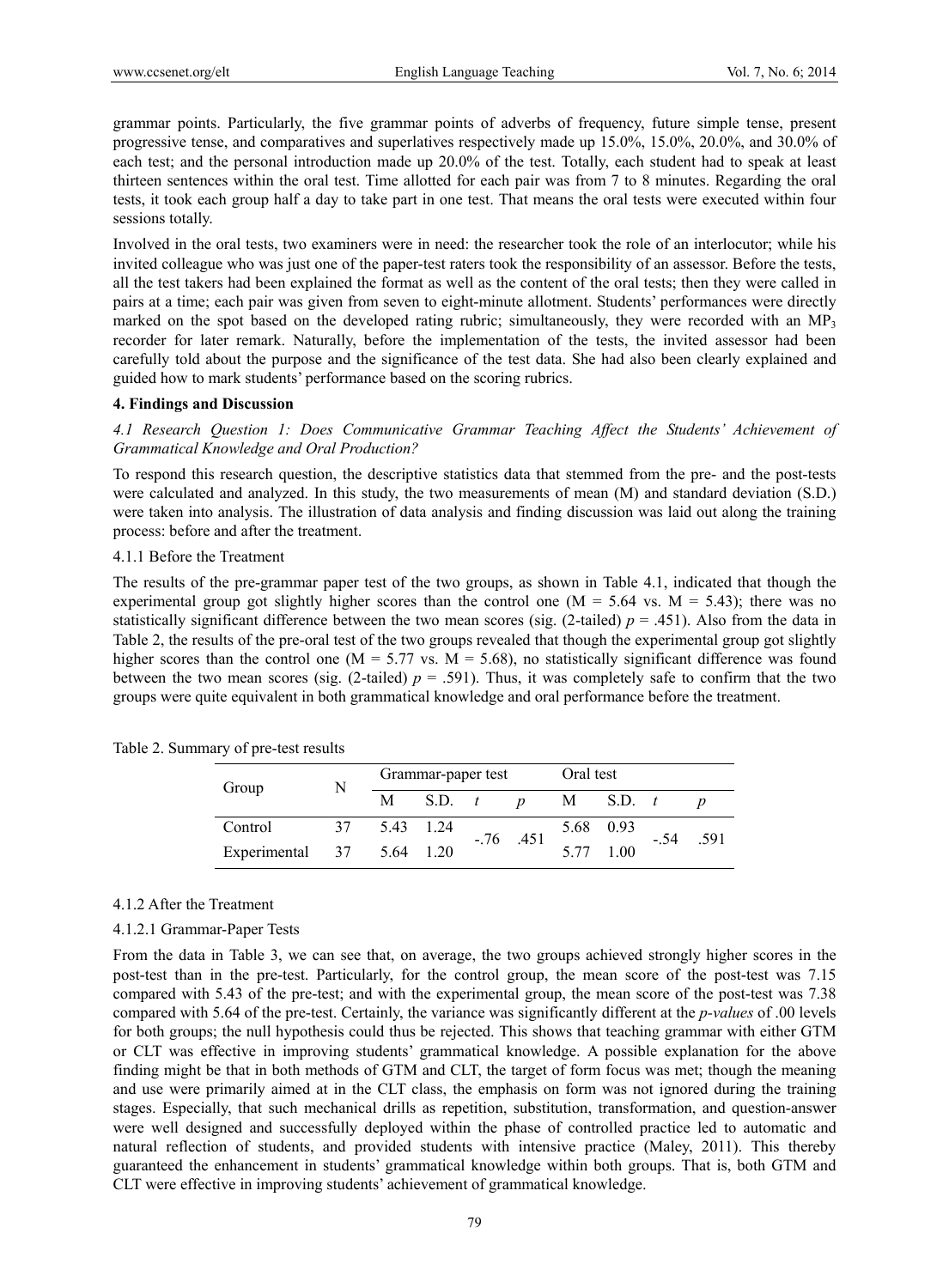| Test          | Control group |      |          |      | Experimental group |           |       |          |     |  |
|---------------|---------------|------|----------|------|--------------------|-----------|-------|----------|-----|--|
|               | $N$ M         | S.D. |          |      | Ν                  | М         | S.D.  |          |     |  |
| Pre-          | 37 5.43       | 1.24 | $-17.88$ | .00. | 37                 | 5.64 1.20 |       | $-30.45$ | .00 |  |
| Post- 37 7.15 |               | 1.09 |          |      | 37                 | 7.38      | 1 0 7 |          |     |  |

Table 3. Summary of pre- and post-grammar paper test results

Regardless of the fact that both methods of GTM and CLT improved students' achievement of grammatical knowledge after the treatment, that which method—CLT or GTM better improved students' achievement of this aspect needed an examination. In order to seek evidence for this investigation, an Independence-samples t-test was run to compare the mean scores between the two groups. The results can be summarized in Table 4.

Table 4. Summary of post-grammar paper test results

| Group        |    | М    |     |        |     |
|--------------|----|------|-----|--------|-----|
| Control      |    | 715  | .09 | $-917$ | .36 |
| Experimental | 37 | 7.38 | -07 |        |     |

It is apparent from Table 4 that, the experimental group got slightly higher scores than the control one ( $M = 7.38$ ) vs.  $M = 7.15$ ). However, the difference between the two mean scores was not statistically significant (sig. (2-tailed)  $p = .36$ ). It was hence safe to accept the null hypothesis. This result strongly supported that the experimental group and the control one were equal in the outcome of grammatical knowledge. This finding may be explained by the fact that, in both methods of GTM and CLT, the target of form focus was equally paid attention to; all three dimensions of grammar instruction (form, meaning, and use) were well explained and practiced irrespective of their being taught inductively or deductively. Additionally, since both groups received the same great care from the teacher, they equally got high achievement in this aspect.

#### 4.1.2.2 Oral Tests

As Table 5 shows, on average, the participants in the two groups achieved higher scores in the post-test than in the pre-test. Particularly, for the control group, the mean score of the post-test was 5.77 compared with 5.68 of the pre-test; and with the experimental group, the mean score of the post-test was 6.94 versus 5.78 of the pre-test. However, the difference between the pre- and the post-test within the control group was not significantly different (*p-value* = .245); meanwhile, that of the experimental one showed a statistical significance (*p-value*  $=$  .00). Therefore, the null hypothesis for the control group was accepted; whereas, that for the experimental one could be rejected. It is visible from the statistical difference that teaching grammar with GTM was ineffective in improving students' oral production; but CLT implementation brought great effect with respect to this aspect.

Table 5. Summary of pre- and post-oral test results

| Test  |    | Control group |             |         |                  | Experimental group |      |       |          |     |
|-------|----|---------------|-------------|---------|------------------|--------------------|------|-------|----------|-----|
|       | N  | М             | $S.D. \t t$ |         | $\boldsymbol{D}$ | N M                |      | S.D.  |          |     |
| Pre-  |    | 37 5.68       | 0.93        | $-1.18$ | .245             |                    | 5.78 | 1.00  |          |     |
| Post- | 37 | 5.77          | 0.85        |         |                  |                    | 694  | 1 1 8 | $-11.23$ | .00 |

Several possible explanations for this result may be laid out as the following. First, it was thanks to the dynamic conversations in the content and process of CLT class, which completely prevailed over GTM instruction that taught learners how to compose and comprehend sentences as isolated linguistic units of random utterance (Widdowson, 1978). Second, it was due to the more-explicit focus on communicative practice with the aim of training learners how to use sentences appropriately to achieve communicative purpose within CLT class (ibid.); meanwhile, such language activities as role-plays, problem-solving tasks, surveys, or information gaps were entirely strange to the control group. Third, during the training process, the students' language skills, especially their speaking skill were developed thanks to the proper integration of the grammar lessons with the four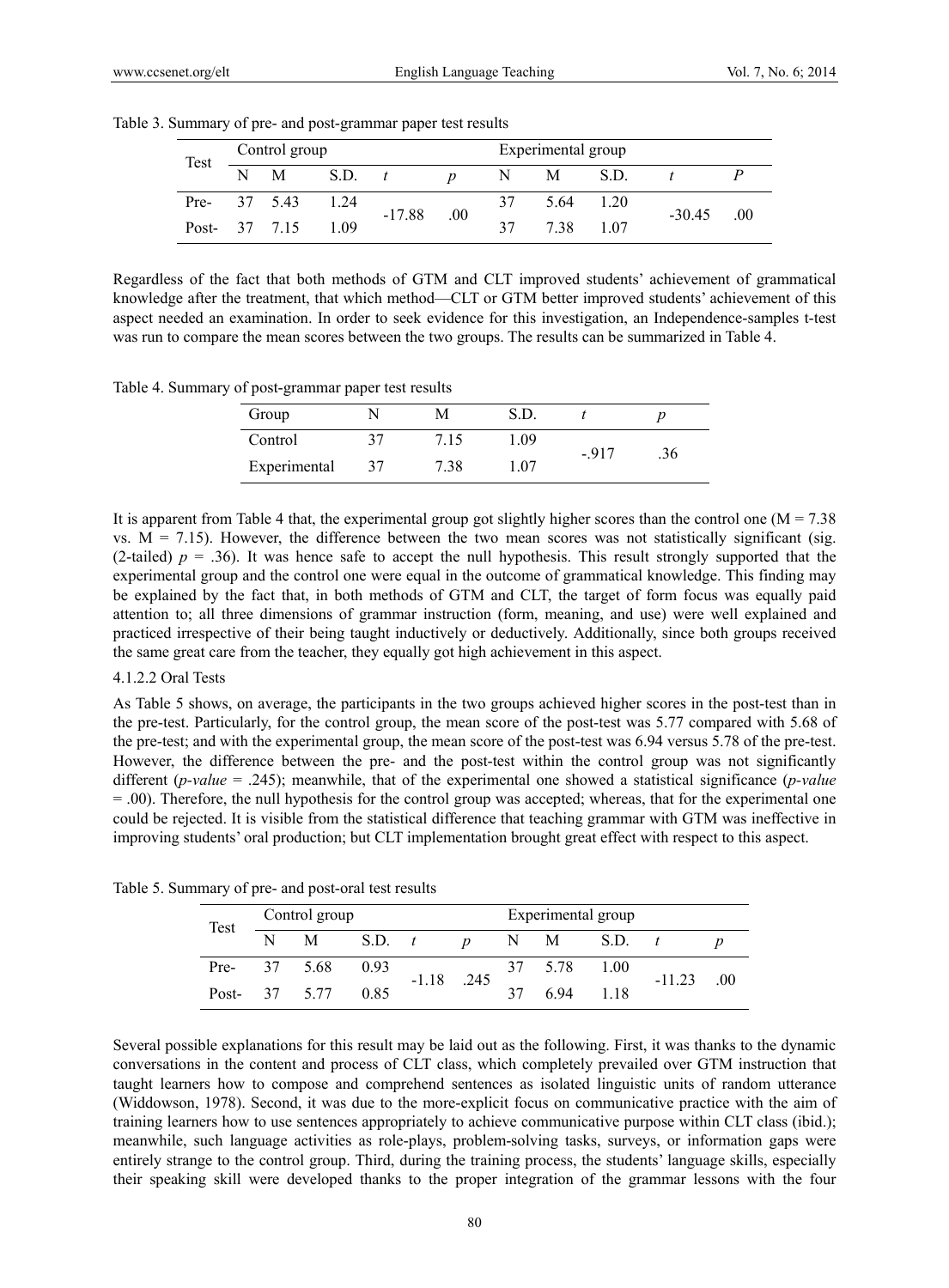language skills. This is in agreement with Burns and Borg's (2005) findings, which showed the effectiveness of integration of the four language skills in promoting language learning. Last, the real-life situations set up within the stages of practice and production created an opportunity for students to communicatively use the target language and hone their negotiation skills as well (Thornbury, 1999).

In short, the present study found that the two methods of GTM and CLT were both effective in improving students' grammatical knowledge; and CLT was proved to be equal to GTM in this aspect. Furthermore, with respect to students' oral production, CLT created a great effect; whereas, GTM did not. These were owing to such factors as the sensible combination between the focus on form and the emphasis on meaning and use, the effective deploy of communicative tasks, the real-life situations set-up in the class, and the flexible integration of language skills within the CLT class.

# *4.2 Research Question 2: What Are the Students' Attitudes towards the Communicative Grammar Teaching Method?*

To respond this research question, the type of descriptive statistics data from the questionnaire was analyzed. The results were also analyzed based on the advanced types of measurement: mean (**M**) and standard deviation (**S.D.**). For more convenience in discussing, the evaluation was rated based on a narrowed three-bank scale: low evaluation (1-2.8), medium evaluation (2.9-3.6), and high evaluation (3.7-5.0). The data analysis is going to be illustrated in both prose and tables, and organized along the three themes: lesson content, task design, and instruction effects.

# 4.2.1 Theme 1: Lesson Content

As shown in Table 6, most of the respondents recognized that the form of the new grammar points was well presented ( $M = 4.22$ ) and well practiced ( $M = 4.10$ ). The meaning and use of the new grammar points, according to their support, were also well presented  $(M = 4.30)$  and well practiced (4.10). With the four mean scores of 4.27, 4.30, 4.00, and 3.97 corresponding to the integration of the grammar lessons with these skills of listening, speaking, reading, and writing, it is visible to learn that the majority of participants agreed that the grammar lessons were properly integrated with the four language skills. However, among these skills, speaking was showed to be most frequently integrated ( $M = 4.30$ ); while writing was least constantly integrated ( $M = 3.97$ ).

| Item | Content                                                                 | M    | S.D. |
|------|-------------------------------------------------------------------------|------|------|
| 1    | Form of the new grammar points is well presented.                       | 4.22 | 0.53 |
| 2    | Form of the new grammar points is well practiced.                       | 4.10 | 0.61 |
| 3    | Meaning and use of the new grammar points are well presented.           | 4.30 | 0.57 |
| 4    | Meaning and use of the new grammar points are well practiced.           | 4.10 | 0.66 |
| 5    | The grammar lessons are properly integrated with these language skills: |      |      |
|      | a) Listening                                                            | 4.27 | 0.65 |
|      | b) Speaking                                                             | 4.30 | 0.62 |
|      | c) Reading                                                              | 4.00 | 0.58 |
|      | d) Writing                                                              | 3.97 | 0.80 |

Table 6. Students' attitudes towards lesson content

In short, these eight mean scores were all in the range of high evaluation (3.7-5.0); that is, the students' assessment of the lesson content was clearly positive. It seems possible that these results were due to several factors. First, the form of the target grammar points was paid enough attention to at the early stage of presentation via self-discovery of rules with the teacher's facilitation. It kept on being emphasized during the practice stage, especially within the sub-phase of controlled practice. Second, grammar, according to Brown (n.d.), gives the forms, but these forms are literally meaningless without meaning and use; therefore, in the domain of the treatment, the meaning and use were no less focused on from the start of the lessons. Via the contexts introduced in the presentation stage and the real situations set up within the stages of practice and production, the meaning and use were well practiced and consolidated, which reinforced the mastery of meaning and use of the grammar points. Last, during the training procedure, the grammar lessons were not taught in isolation but properly integrated with the four language skills as suggested in "Grammar Practice: Mechanical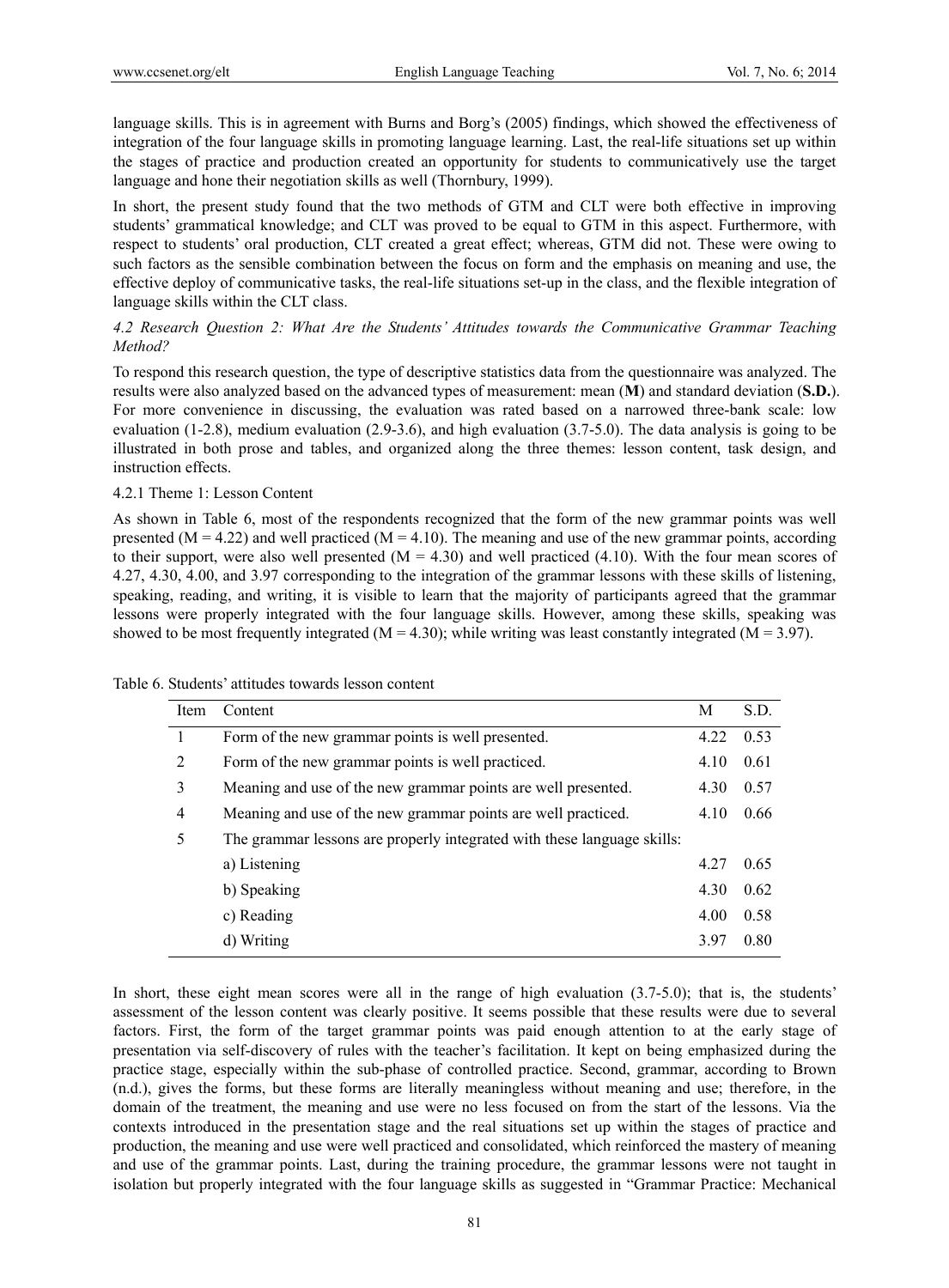and Communicative" (n.d.). Particularly, from the start of each lesson, students were exposed to either spoken or written texts which gave them opportunities to practice listening or reading skill. Then, during the stage of practice, students had a lot of chances to practice two productive skills—speaking and writing.

# 4.2.2 Theme 2: Task Design

# 4.2.2.1 In Presentation Stage

As Table 7 reveals, the means ranging between 4.00 and 4.19 evidently offered positive results. A majority of the participants found the text topics introduced at the beginning of each lesson interesting  $(M = 4.19)$ . They almost agreed that the follow-up tasks were designed at reasonable level for them to finish  $(M = 4.05)$ . The teacher's directions actually facilitated them in discovering new grammar rules ( $M = 4.11$ ). This stage of presentation, according to their comments, did not take much time  $(M = 4.16)$ , however. Interestingly, in comparison between grammar-rule discovery and being directly provided by the teacher, the former was a preference to most of the participants ( $M = 4.00$ ).

|  |  |  |  | Table 7. Students' attitudes towards task design in presentation stage |
|--|--|--|--|------------------------------------------------------------------------|
|  |  |  |  |                                                                        |

| Item | Content                                                                                              | М    | S.D. |
|------|------------------------------------------------------------------------------------------------------|------|------|
| 6    | The text topics used to introduce the new grammar points are interesting.                            | 4.19 | 0.52 |
|      | The follow-up tasks are designed at reasonable level for me to deal with.                            | 4.05 | 0.70 |
| 8    | The teacher's leading questions facilitate my self-discovery of grammar rules.                       | 4.11 | 0.57 |
| 9    | The phase of presenting the new grammar points is not time-consuming.                                | 4.16 | 0.60 |
| 10   | My self-discovery of the new grammar rules is better than being directly<br>provided by the teacher. | 4.00 | 0.82 |

Briefly, these five mean scores were all in the range of high evaluation (3.7-5.0); that is, the students' assessment of the task design in the presentation stage was obviously positive. These good results may be explained by these factors. First, the text topics and the follow-up tasks actually met the students' interest. All the texts exposed to students introduced such realistic and interesting topics as school life, home life, vacation, days off, parties, pastimes, sports, travelling, and tourism, etc. which were completely close to their daily life. The exposure of texts helped create natural language acquisition where grammar rules were absorbed subconsciously with little or no conscious focus (Brown, n.d.). Second, in working out the rules of the target structures embedded in the texts, the students were facilitated by the teacher's leading questions. It was this self-discovery of new knowledge that created the shift from the state of passiveness and boringness to activeness and criticalness within the participants. Last but not least, thanks to great efforts of both teacher and participants in the work of designing as well as executing the communicative activities, the stage of presentation was successfully accomplished within the planned time.

# 4.2.2.2 In Practice and Production Stages

The means ranging between 4.02 and 4.24, as can be seen in Table 8, obviously indicated positive responses from most of the participants to the six items related to this stage. Most of the respondents had strong agreement that the activities utilized in the practice and production stages were varied  $(M = 4.24)$ . A majority of participants showed their approval to the view that the oral and written practices were well cooperated within the lesson procedure ( $M = 4.10$ ). They mostly agreed that the activities in these stages were enjoyable ( $M = 4.16$ ) and challenging enough for them to deal with  $(M = 4.03)$ . The two final mean scores  $(M = 4.14$  and  $M = 4.02)$ proved that the great benefits—accuracy and fluency these activities required and brought about were realized by most of the participants. That is, the different targets of each stage namely accuracy focus in the practice and fluency emphasis in the production were highly met.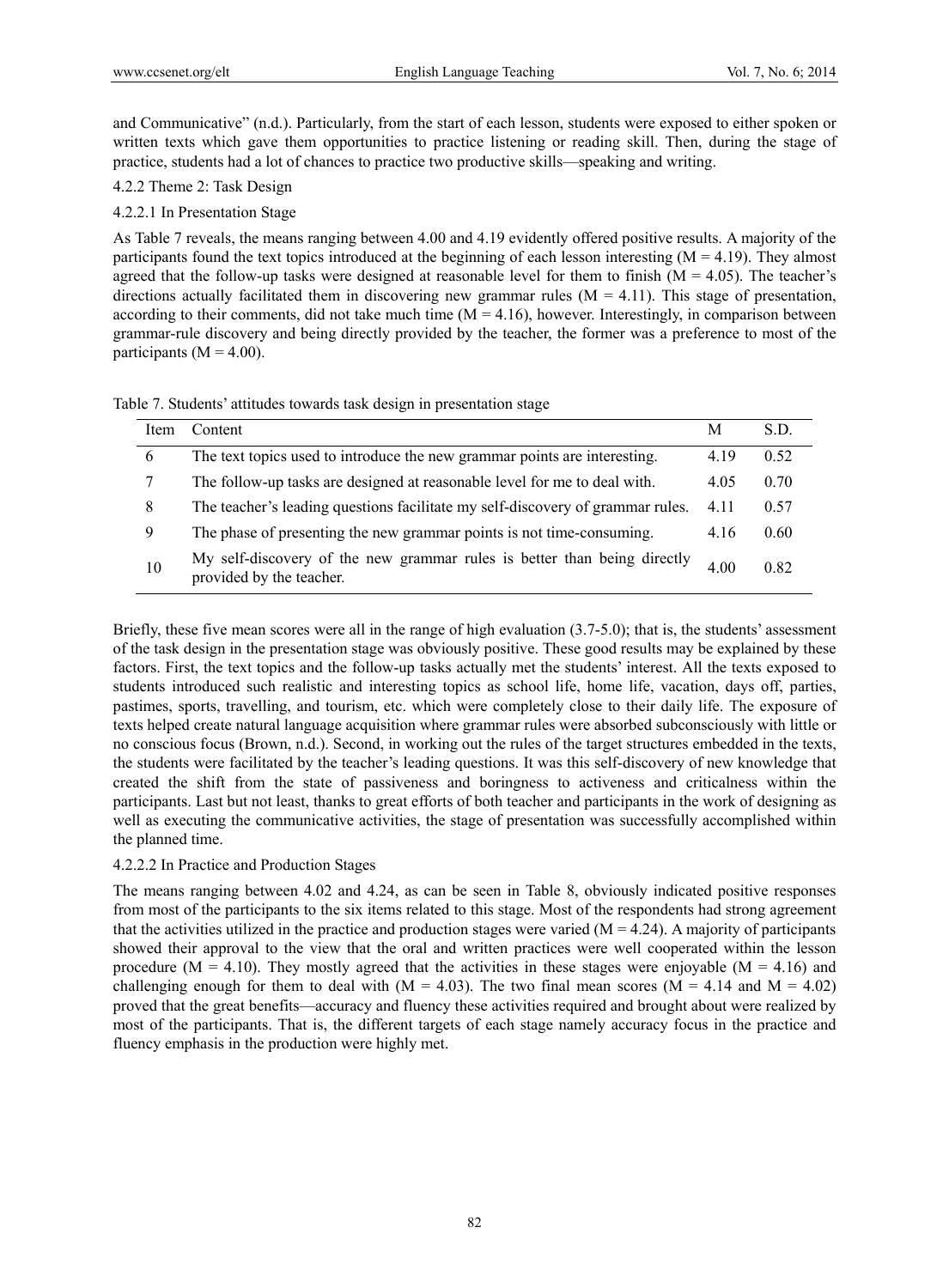| Item | Content                                                                           | М     | S.D. |
|------|-----------------------------------------------------------------------------------|-------|------|
| 11   | The activities applied to practice the new grammar points are varied.             | 4 2 4 | 0.60 |
| 12   | The forms of oral and written practices are well cooperated in this stage.        | 4.10  | 0.70 |
| 13   | The activities utilized to practice the new grammar points are enjoyable.         | 4.16  | 0.65 |
| 14   | The activities employed in this stage are challenging enough to perform.          | 4.03  | 0.76 |
| 15   | The first activities in this stage require me to get accuracy in grammar.         | 4.14  | 0.67 |
| 16   | The final activities in this stage require me to obtain fluency in communication. | 4.02  | 0.55 |

Table 8. Students' attitudes towards task design in practice and production stages

In a nutshell, the six mean scores in the range of high evaluation (3.7-5.0) within this theme expressed a great concurrence of most of the respondents over the employed activities. These satisfying results may be explained by a number of different factors. First, the activities applied in the stage of practice were actually varied. They were successfully deployed in oral and written practices. Within the first sub-phase of practice namely guided or controlled practice, the students' involvement was maintained due to the easiness and quickness of mechanical drills. Also, this was owing to the practice in chorus which helped to bring about joyful learning atmosphere (Maley, 2011). In the next sub-phase of practice namely meaningful or less-controlled practice, students' motivation was boosted thanks to a variety of interesting and challenging tasks. Such meaningful tasks as role-plays, group discussions, surveys, information-gaps, personalization, and parallel writing did benefit students in getting chances to practice the target structures in meaningful contexts. This less-controlled sub-phase was actually a stepping-stone to prepare students for the communicative production (Ur, 1988).

Second, the shift from accuracy to fluency came into being at the end of the practice stage, and then fluency emphasis was intensified within the last stage of production. In this stage, the students had more chances to use the target language in real communicative situations. This stage reflected real language use outside the classroom and created an opportunity for students to hone their negotiation skills in the safety of the classroom (Thornbury, 1999). Students felt totally comfortable to be in company with their peers and were given more freedom to share their own ideas with friends. Basically, during this stage, students found it quite free to communicative with their mates within the domains of their interest without any interruption for error correcting from the teacher; their fluency was more enhanced thereby.

4.2.3 Theme 3: The Instruction Effects

As shown in Table 9, that all the seven mean scores were in the range of high evaluation (3.7-5.0) demonstrated the participants' positive attitudes towards the effects of the six instructed grammar lessons they had experienced. Commonly, the respondents found the training method really innovative  $(M = 3.97)$ . Due to the innovativeness of the training method, their learning motivation was ignited  $(M = 4.08)$ . Besides, the participants became more critical in thinking and had to work actively due to the challenging tasks employed in the training process ( $M =$ 4.14). Experiencing the lessons, the participants found that working in pairs or groups helped decrease their stress and increase their confidence ( $M = 4.03$ ). Significantly, they almost acknowledged that the learning collaboration was promoted due to pair-work and group-work  $(M = 4.00)$ . Finally, the majority of respondents supposed that they would be good at grammatical knowledge  $(M = 3.94)$  and also able to communicate well in real-life situations thanks to the preeminence of the applied training method  $(M = 4.05)$ .

| Item | Content                                                                            | M    | S.D. |
|------|------------------------------------------------------------------------------------|------|------|
| 17   | The way of teaching grammar is innovative.                                         | 397  | 0.79 |
| 18   | The way of teaching grammar ignites my learning motivation.                        | 4.08 | 0.43 |
| 19   | The way of teaching grammar requires me to think critically and work actively.     | 4.14 | 0.42 |
| 20   | Working in pairs and groups helps me feel less stressed and more confident.        | 4.03 | 0.55 |
| 21   | Pair-work and group-work encourage me to promote collaboration in learning.        | 4.00 | 0.53 |
| 22   | I suppose that these grammar lessons well prepare me for grammar-paper tests.      | 394  | 0.62 |
| 23   | I suppose that these grammar lessons well prepare me for real-life communications. | 4.05 | 0.74 |

Table 9. Students' attitudes towards effects of instruction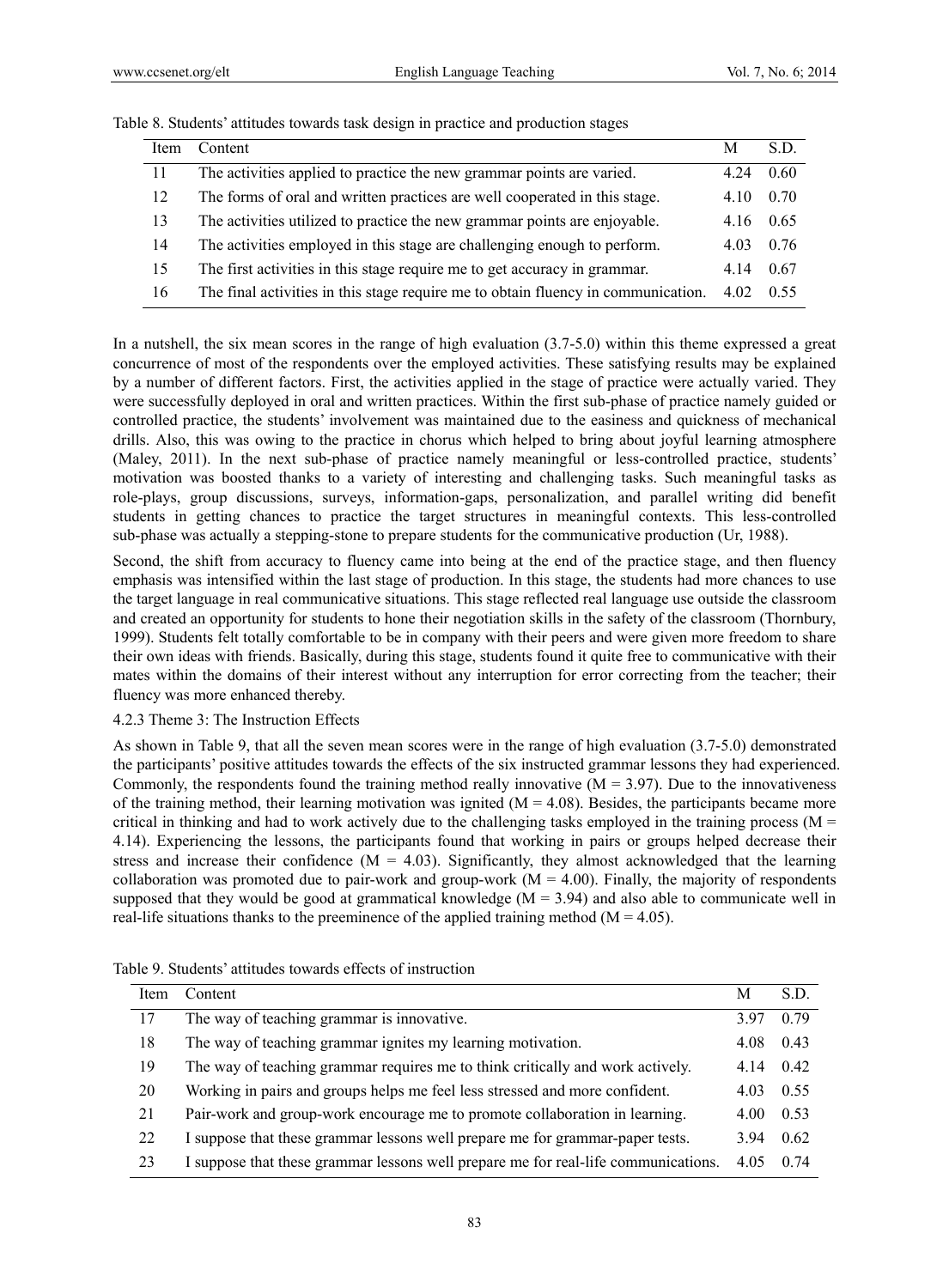Broadly speaking, the grammar training conducted in a communicative way yielded nice effects on students' learning interest and was indeed favored by a majority of the participants. These detailed explanations may corroborate this expected result. First, the target grammatical items were naturally introduced via various vivid and realistic topics which were very close to the students' real-life situations (e.g. school life, home life, vacation, days off, parties, pastimes, sports, travelling, and tourism); they hence quickly caught the students' interest. This finding of the current study advocates the argument of Harmer (1998), who states that diversity and suitability of topics can be the "springboard" for fascinating lessons.

Second, the tasks for introducing, practicing, and consolidating the form, meaning and use of the target structures were well-designed and successfully carried out in various forms of oral and written practices and in accordance with the students' level-one of the factors of the appropriateness principle of grammar teaching introduced by Thornbury (1999). The encompassment of the three main dimensions of grammar instruction actually helped the participants obtain full understanding and ability to use the structure properly; both grammatical knowledge and oral communication were achieved thereby.

Third, tackling the communicative tasks, the participants became more active and critical in behaving and thinking due to the task requirement. Also, via dealing with tasks, the students had more chances to interact with their mates sharing their understandings as well as their own opinions. This finding of the current study obviously reinforces the relevant idea that CLT emphasizes on learning to communicate through interaction in the target language (Nunan, 1991).

Fourth, it was working in pairs and groups that helped decrease stress on students' learning and increase their interest and confidence in completing the tasks as well as using their own language to communicate regardless of strong or weak students. This consequently led to the fact that the students were no longer afraid of making mistakes, or even felt rude to question or argue with the teacher as used to be argued in Le-Canh (1999). In addition, within pairs or groups, students became comfortable with their peers in choosing to say, exchanging information, and receiving feedback from friends. The finding further supports the view of Richards (2006), who asserts that groups are real communities where learners learn through collaboration and sharing ideas.

Finally, it was due to the embrace of the three dimensions of grammar instruction as well as the integration of the language skills within the grammar training that a supposition of doing well conventional grammar-paper tests and performing properly in real-life communications were yielded within a majority of the participants. This finding of the current study seems to be consistent with the suggestion that grammar should not be treated separately from the language skills in the classroom (Nunan, 1991).

Shortly, it can be found from the present study that most of the participants supported the trial method with more positive than negative assessment of lesson content, task design, and effects of the instructed grammar lessons. As far as the lesson content and task design were concerned, they all highly met the students' satisfaction. Interestingly, the participants were involved in all the activities applied in the three stages of lesson procedure. A possible explanation for the results may be that such merits the innovation of grammar lessons instructed with CLT brought about as getting students' motivation-one of the keys to successful language learning and teaching (Oxford & Shearin, 1994), creating activeness and criticality in behaviors and thinking, providing confidence and promoting learning collaboration caught the students' interest and met their satisfaction. They hence actually felt like learning with this method of training. In other words, the implementation of CLT in grammar training was actually effective in involving students' learning interest.

# **5. Conclusions and Limitations**

#### *5.1 Conclusions*

The study was successful in seeking evidence for the effects of the application of communicative grammar teaching on (1) students' achievement of grammatical competence and oral performance and (2) students' attitudes towards the communicative grammar lessons. Specifically, the two major conclusions which could be drawn from the findings on the two research questions of the present study are going to be summarized as follows.

First, the finding on research question 1 *"Does communicative grammar teaching affect students' achievement of grammatical knowledge and oral communication?"* reveals that, being instructed grammar with CLT, the students achieved better outcomes not only in form but in function. This was evidently demonstrated by the results that the students who were taught grammar with CLT got higher scores both in grammar-paper test and oral test after the treatment than before (M = 7.38 vs. M = 5.64 for grammar-paper test; M = 6.94 vs. M = 5.78 for oral test); and via t-test examinations, these differences were proved to be statistically significant (*p-value*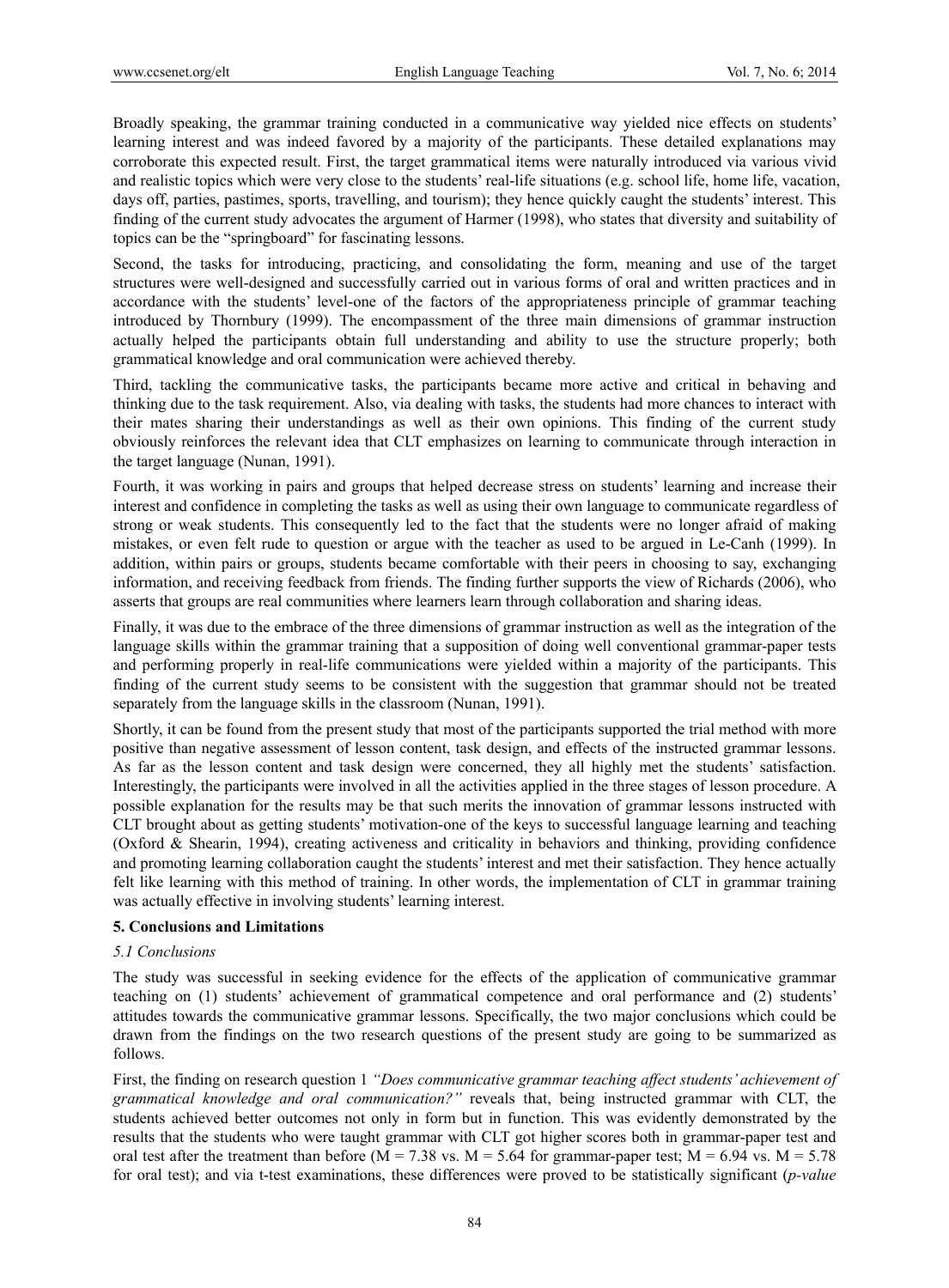$=$  .00). Furthermore, the results on the oral post-test of the students who were taught grammar with CLT far outweighed those of the students who were taught grammar with GTM ( $M = 6.94$  vs.  $M = 5.77$ ); and through t-test calculations, this statistic difference was proved to be highly significant (*p-value* = .00).

Second, from the finding on research question 2 *"What are students' attitudes towards communicative grammar teaching method?"* we can see that, in addition to the students' improvement in both grammar competence and ability to use grammar communicatively, communicative grammar lessons did get positive attitude from the students. This is confirmed by the finding derived from the student questionnaire. All the mean scores were in the range of high evaluation (3.7-5.0). This finding asserts that beside the effect that communicative grammar teaching brings about in terms of developing the students' grammar competence and oral performance, it actually catches the students' learning interest. This enhances the constructive view on communicative grammar teaching within the teachers of English in Le Hong Phong Junior High School and fosters them thoroughly apply it to boost their professional competence.

Shortly, the current finding shows that communicative grammar teaching did benefit the students both in grammatical competence and oral performance; it did appeal the students' interest in grammar lessons, also. It hence richly deserves application in teaching grammar within the context of Le Hong Phong Junior High School.

#### *5.2 Limitations*

Though the study got certain success, several limitations due to practical constraints need to be acknowledged. First, the number of the target grammar points taken into the treatment was rather limited (six points). It would have provided more convincing results if it had included all the curricular grammar points of the first semester. Second, the tests, both the pre- and the post-tests, did not cover all the four language skills, so the collected data could not comprehensively indicate the students' communicative performance. Besides, the grammar-paper tests were developed with a relatively modest number of items (twenty-five items), which might more or less affect the reliability of the current study. Third, due to the fact that both the questionnaire and the pre- and the post-tests were developed by the researcher, a little limitation might arise in validating the research instruments. Finally, it was beyond the scope of this study to examine the topic through all the students of four grades, so just  $7<sup>th</sup>$  graders were involved. Additionally, the study was conducted in a small scale of subjects—Le Hong Phong Junior High School, which is a fairly prestige school in the city; hence, the findings are not intended to be generalized to other schools.

#### **References**

- Bachman, L. F., & Palmer, A. S. (1996). *Language Testing in Practice: Design and Developing Useful Language Tests*. Oxford: Oxford University Press.
- Brown, H. D. (n.d.). *Principles of Language Learning and Teaching* (3rd ed., pp. 244-245). California: Prentice-Hall Regents.
- Burns, A., & Borg, M. (2005). *Grammar and Communicative Language Teaching: Why, When and How to Teach It*? Applied Linguistics and Language in Education Research Centre. Phnom Penh: Camtesol Conference (February, 2009).
- Grammar Practice: Mechanical and Communicative. (n.d.). Retrieved August 25, 2011, from http://www.teachertraining.hu
- Harmer, J. (1998). *How to Teach English* (pp. 4-5). Retrieved August 15, 2010, from http://www.languages.ait.ac.th/hanoi\_proceedings/canh.html
- Harmer, J. (1998). *How to Teach English*: *An Introduction to the Practice of English Language Teaching*. Addison: Longman Ltd.
- Heaton, J. B. (1989). *Writing English Language Tests* (2nd ed.). New York: London and New York.
- Khuong-Cam, T. H. (2010). *Teaching Communicative English Grammar to Vietnamese High School Students in Vung Tau City*. Ho Chi Minh City: HOU.
- Le-Canh, V. (1999). *Language and Vietnamese Pedagogical Contexts.* Retrieved October 24, 2011, from htpp://www.languages.ait.ac.th/Hanoi\_proceedings/canh.htm
- Maley, A. (2011). *Advanced Methodology: Provisional Course Outline* (Unpublished).
- Murcia, C., & Hilles, S. (1988). *Techniques and Resources in Teaching Grammar*. New York: Oxford University Press.
- Nguyen-Giao, Q., & Nguyen-Hoa, T. N. (2004). *Applying Communicative Methods to Teaching Grammar: An*